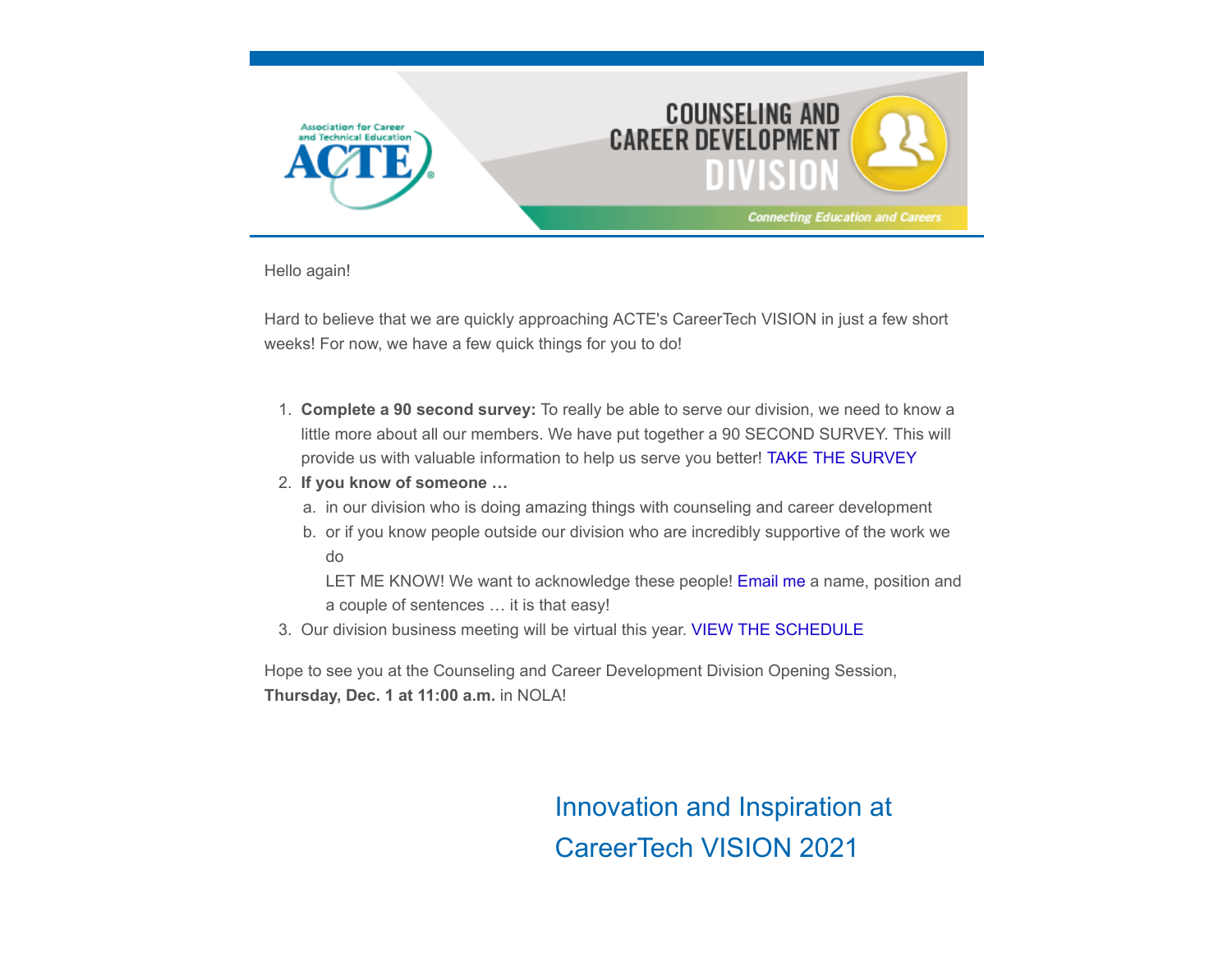

Join career and technical educators for our largest event of the year at ACTE's CareerTech VISION, happening **Dec. 1–4** in-person in New Orleans, Louisiana, or virtually for dynamic, specially curated content. Featuring inspiring [keynote speakers](https://www.careertechvision.com/about.cfm) Kevin Brown and Anne Grady, VISION will provide unparalleled networking, [concurrent program sessions](https://www.careertechvision.com/program_schedule.cfm) covering best practices in multiple learning environments, an [Expo](https://www.careertechvision.com/current_exhibitors.cfm) featuring the latest career and technical education (CTE) products, and more!

**[Learn more and register](https://www.careertechvision.com/index.cfm)**

#### COVID-19 Protocols in New Orleans

ACTE has been working very closely with our partners in New Orleans as we monitor the COVID-19 pandemic and the resulting safety protocols and want to share an update. Please note, these protocols are not ACTE's but are the requirements of the city of New Orleans.

#### **INDOOR MASK MANDATE IN EFFECT IN NEW ORLEANS**

Everyone, regardless of vaccination status, must wear a mask indoors when with people who are not in their immediate household. This means, all attendees must wear a mask while indoors at all venues, restaurants, etc. at all times. While eating, your mask can be off but must be put back on immediately after eating.

**VACCINATION OR NEGATIVE COVID TEST REQUIRED** in order to gain access to the following areas in New Orleans:

- Restaurants
- Bars $\bullet$

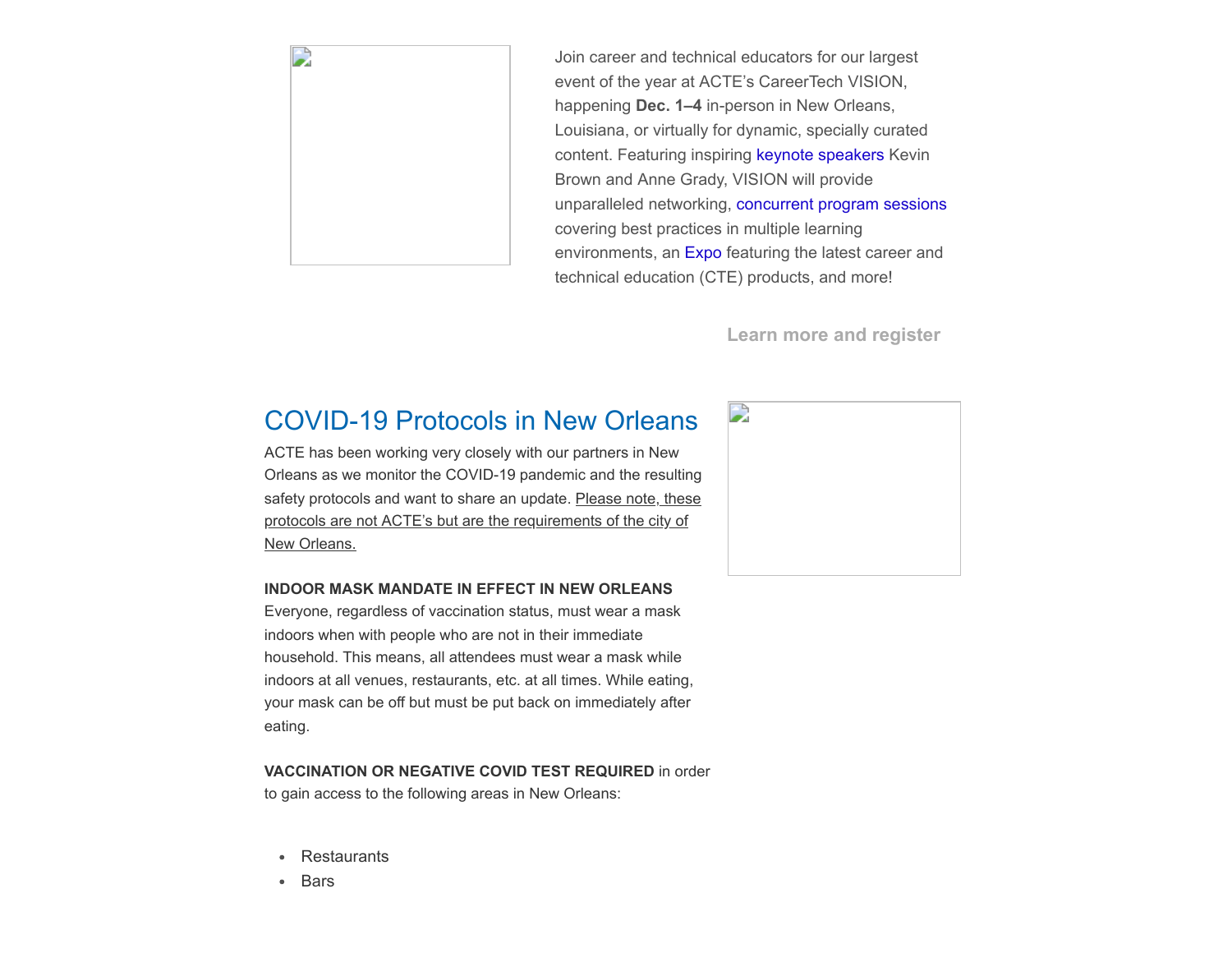- $\bullet$ Breweries, microbreweries, distilleries and microdistilleries
- Event spaces such as hotel ballrooms, event venues and reception halls
- Casinos, racetracks and video poker establishments

Anyone 12 years of age and older must provide the following, if attending any of the above listed events in New Orleans:

Proof of at least one dose of an approved COVID vaccine - original, digital photograph, or photocopy of CDC Vaccination Card (both sides) or;

Negative PCR test within 72 hours -- physical or electronic test results from a PCR COVID-19 test indicating negative results within the past 72 hours. Antigen tests will not be accepted. For more [information on testing sites, please click the](https://ready.nola.gov/incident/coronavirus/testing/) New Orleans Testing Sites.

For the latest and addition COVID-19 information and guidelines in New Orleans to ensure your safety as a VISION attendee, please visit the [New Orleans Ready site.](https://ready.nola.gov/incident/coronavirus/safe-reopening/)

**[Learn more](https://ready.nola.gov/incident/coronavirus/safe-reopening/)**



## ACTE Region and Division Meeting Schedule is Now Live!

All Region and Division Business Meetings are open meetings (with no registration fee) but require an RSVP to verify ACTE membership for members to vote on necessary items during the meeting. RSVPs are required by **Friday, Nov. 5**. The Zoom meeting link will be sent to each RSVP no later than **Friday, Nov.**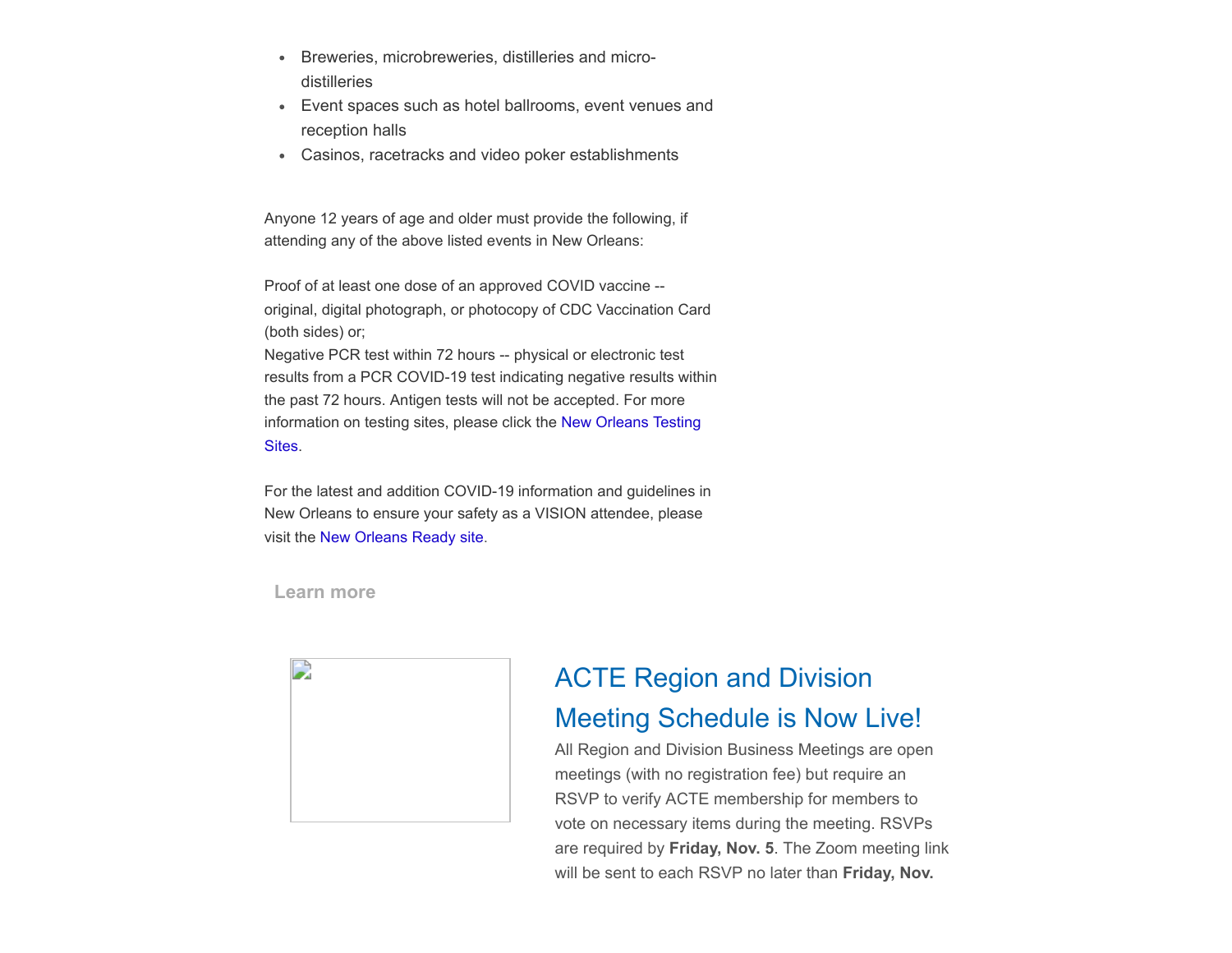**12**. Questions? Contact [memberservices@acteonline.org.](mailto:memberservices@acteonline.org?subject=Region%2FDivision%20Meeting%20Schedule)

**[View the meeting agenda](https://www.acteonline.org/region-division-meetings/)**



### Upcoming Webinars

Mark your calendar for these upcoming free webinars, covering innovative best practices and inclusion, access, equity and diversity in CTE.

- IGNITE Worldwide: Closing the Gender Gap in STEM on **Dec. 8 at 2:00 p.m. ET.**
- Transforming the Middle School Experience: A Community Approach to College and Career Readiness for Students in Grades 6-8 on **Dec. 13 at 1:00 p.m. ET**
- Reclaiming Humanity: Services to Individuals who are Justice-involved or Incarcerated on **Jan. 13, 2022 at noon ET**

**[Learn more](https://www.acteonline.org/webinars/)**



Gibby Gibbons VP, ACTE Counseling and Career Development Division